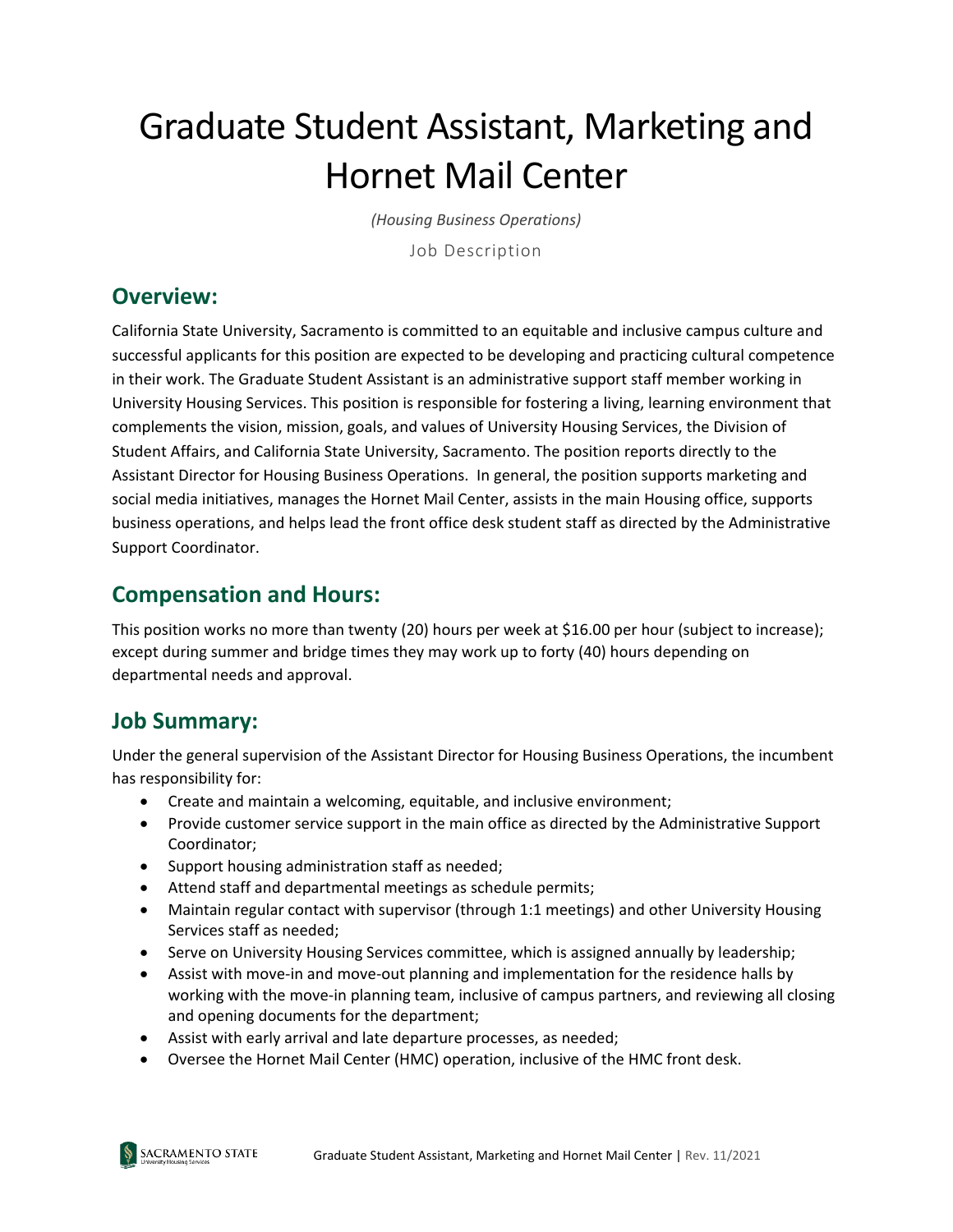- Hire, train, schedule, supervise, and evaluate HMC student staff, inclusive of the facilitations of regularly scheduled HMC staff meetings;
- Maintain vigilance over mail and packages, ensure the HMC remains organized, and ensure all mail/package policies are followed by staff;
- Oversee all forms of social media for the department, ensuring that all social media marketing meets University branding expectations;
- Ensure up-to-date operational information is posted on the UHS website and coordinate review of website materials with all business operations staff (license agreements, housing rates, movein and move-out procedures, etc.);
- Approve all campus partner flyers for digital signage postings;
- Review marketing materials, as needed by the department;
- Maintain University Housing Services giveaways and marketing materials while directly working with the Coordinator of Marketing and Conference Services. This includes the distribution of materials to campus partners and the Sacramento community;
- Oversee and update University Housing Services calendar on SharePoint;
- Maintain inventory of Herky Carts, inclusive of distribution to staff and buildings, and scheduling pick-up/drop-off with the vendor;
- Manage a budget for student staff hours and other Housing Business Operations related budget items;
- Serve as a resource person for students and staff;
- Limited academic advising of students during the spring semester based on supervisor's approval;
- Develop and implement housing programs and procedures on an as needed to improve services;
- Responsible for managing time and establishing work priorities;
- Abide, interpret, and enforce university policies, procedures, and regulations;
- Attend departmental and/or student staff trainings and development;
- Other duties as assigned by the supervisor.

The intent is to renew this position each year based on performance, departmental need, available funding, and positive academic/disciplinary standing.

#### **Required Qualifications:**

- Must be in good disciplinary standing with the University when appointed and for the duration of the employment period,
- Must be in good academic standing (minimum cumulative GPA of 3.0 and for each semester while employed);
- Must be enrolled in at least three (3) units each semester at CSU, Sacramento while employed.
- Enrolled in a graduate program at Sacramento State;
- Ability to work a flexible schedule, including evenings and weekends;
- Excellent communication, administrative, organizational, and customer service skills;
- Ability to work in a diverse environment with college students, parents, and guardians;
- Self-motivated and able to work independently with nominal supervision

## **Preferred Qualifications:**

• Experience in a residential life environment or equivalent experience;